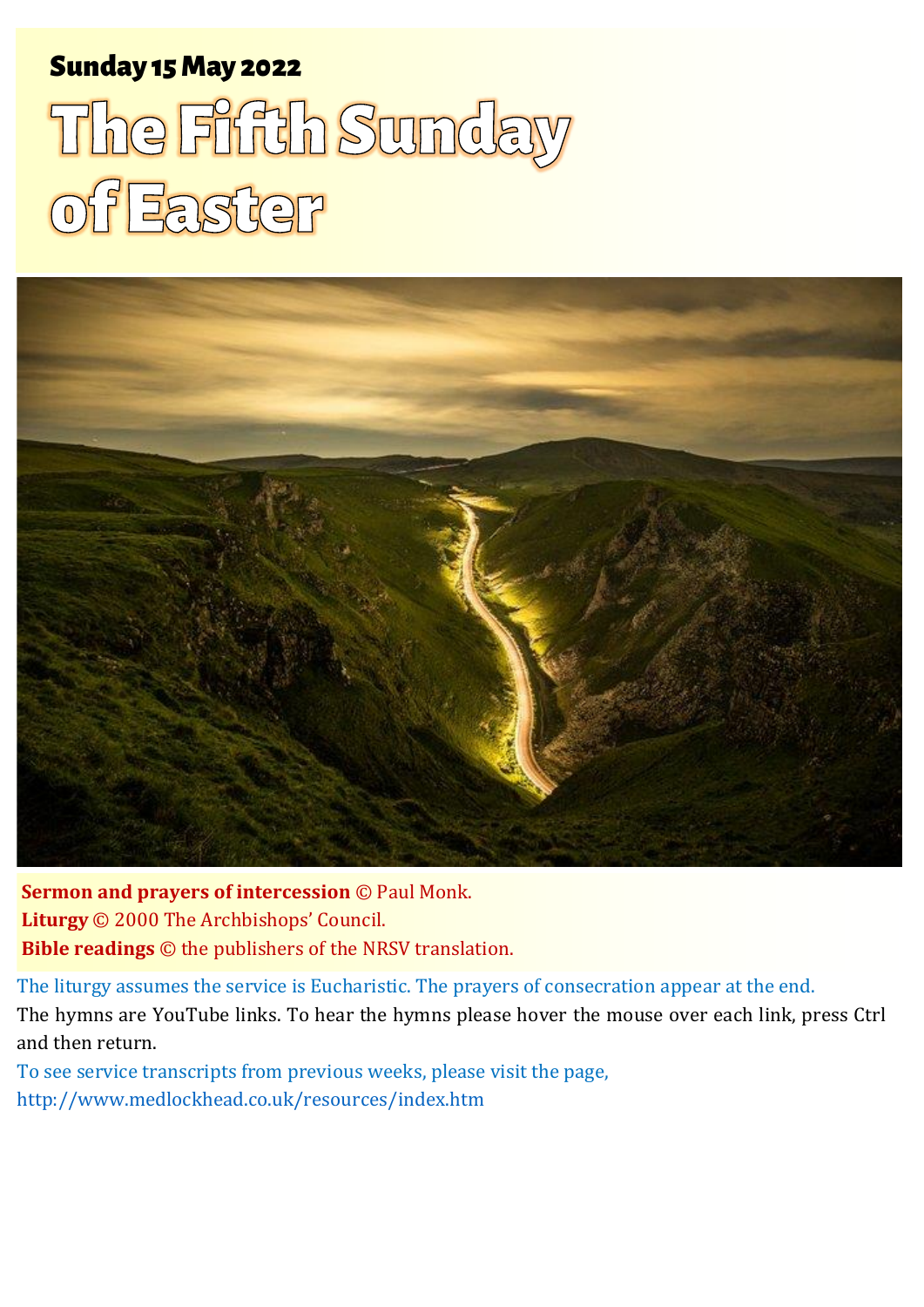#### **The Welcome**

In the name of the Father, and of the Son, and of the Holy Spirit

All **Amen.**

The Lord be with you

#### All **And also with you.**

Alleluia, Christ is risen!

#### All **He is risen indeed! Alleluia!**

HYMN 1 **[Love divine, all loves excelling](https://youtu.be/jPsxqQsnzJA)** (click on this link to hear the hymn)

**[Love divine all loves excelling](https://www.youtube.com/watch?v=_hmfqe_8SEI&list=RD_hmfqe_8SEI&start_radio=1&rv=_hmfqe_8SEI&t=51)** (different version of the hymn)

#### **The Preparation**

All **Almighty God,**

**to whom all hearts are open, all desires known, and from whom no secrets are hidden: cleanse the thoughts of our hearts by the inspiration of your Holy Spirit, that we may perfectly love you, and worthily magnify your holy name; through Christ our Lord. Amen.**

Our Lord Jesus Christ said:

The first commandment is this: 'Hear, O Israel, the Lord our God is the only Lord. You shall love the Lord your God with all your heart, with all your soul, with all your mind, and with all your strength.'

And the second is this: 'Love your neighbour as yourself.' There is no other commandment greater than these. On these two commandments hang all the law and the prophets.

#### All **Amen. Lord, have mercy.**

Christ our Passover lamb has been sacrificed for us. Let us therefore rejoice by putting away all malice and evil and confess our sins in penitence and faith, firmly resolved to keep God's commandments and to live in love and peace with all.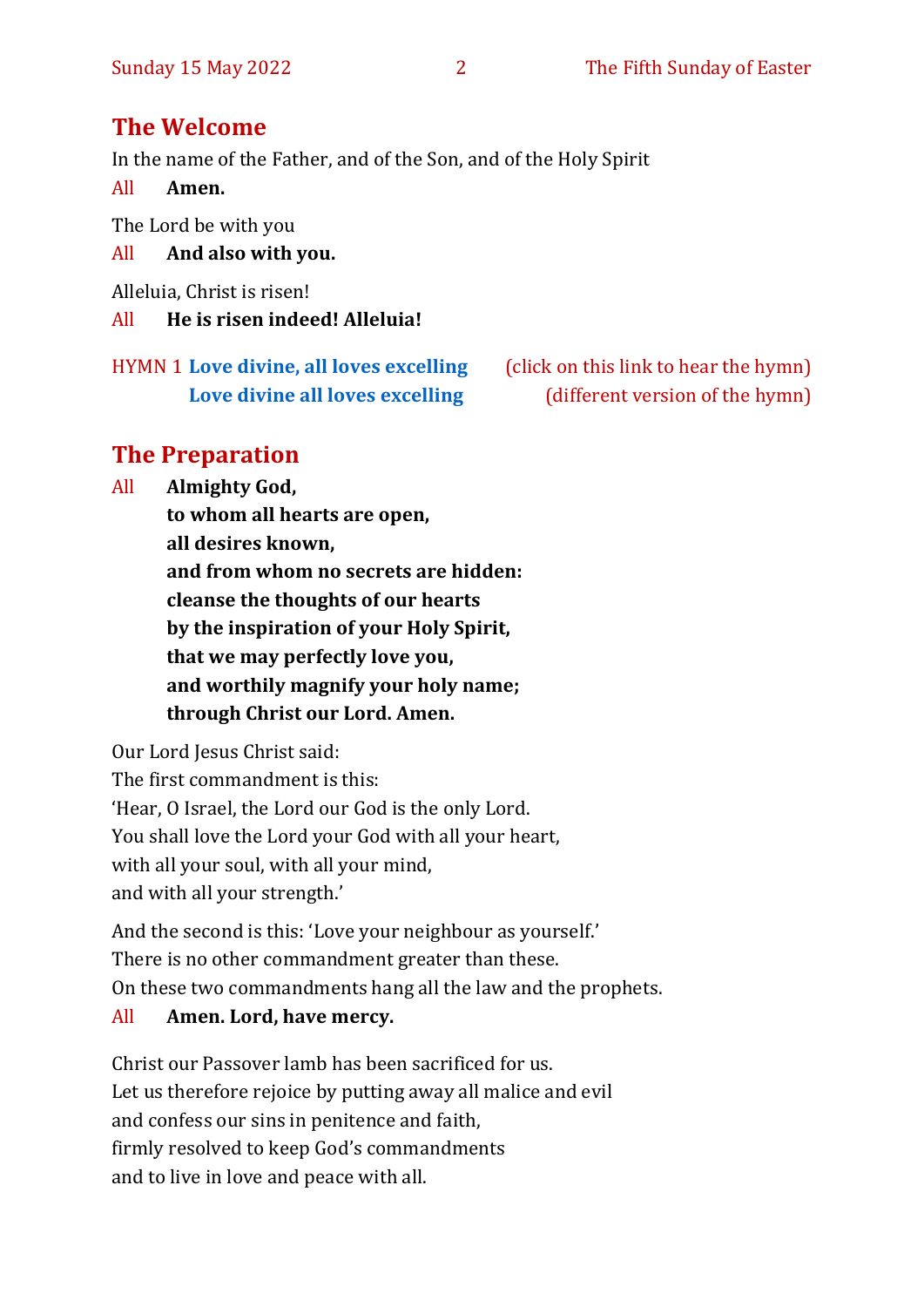All **Almighty God, our heavenly Father, we have sinned against you and against our neighbour in thought and word and deed, through negligence, through weakness, through our own deliberate fault. We are truly sorry and repent of all our sins. For the sake of your Son Jesus Christ, who died for us, forgive us all that is past and grant that we may serve you in newness of life to the glory of your name. Amen.**

Almighty God,

who forgives all who truly repent, have mercy upon you, pardon and deliver you from all your sins, confirm and strengthen you in all goodness, and keep you in life eternal; through Jesus Christ our Lord.

All **Amen.**

#### **The Gloria**

This Gloria is sung to the tune of 'Cwm Rhondda'. Click **[here](about:blank)** for the tune.

All **Glory be to God in Heaven, Songs of joy and peace we bring, Thankful hearts and voices raising, To creation's Lord we sing. Lord we thank you, Lord we praise you, Glory be to God our King: Glory be to God our King. Lamb of God, who on our shoulders, Bore the load of this world's sin; Only Son of God the Father, You have brought us peace within. Lord, have mercy, Christ have mercy, Now your glorious reign begin:**

**Now your glorious reign begin.**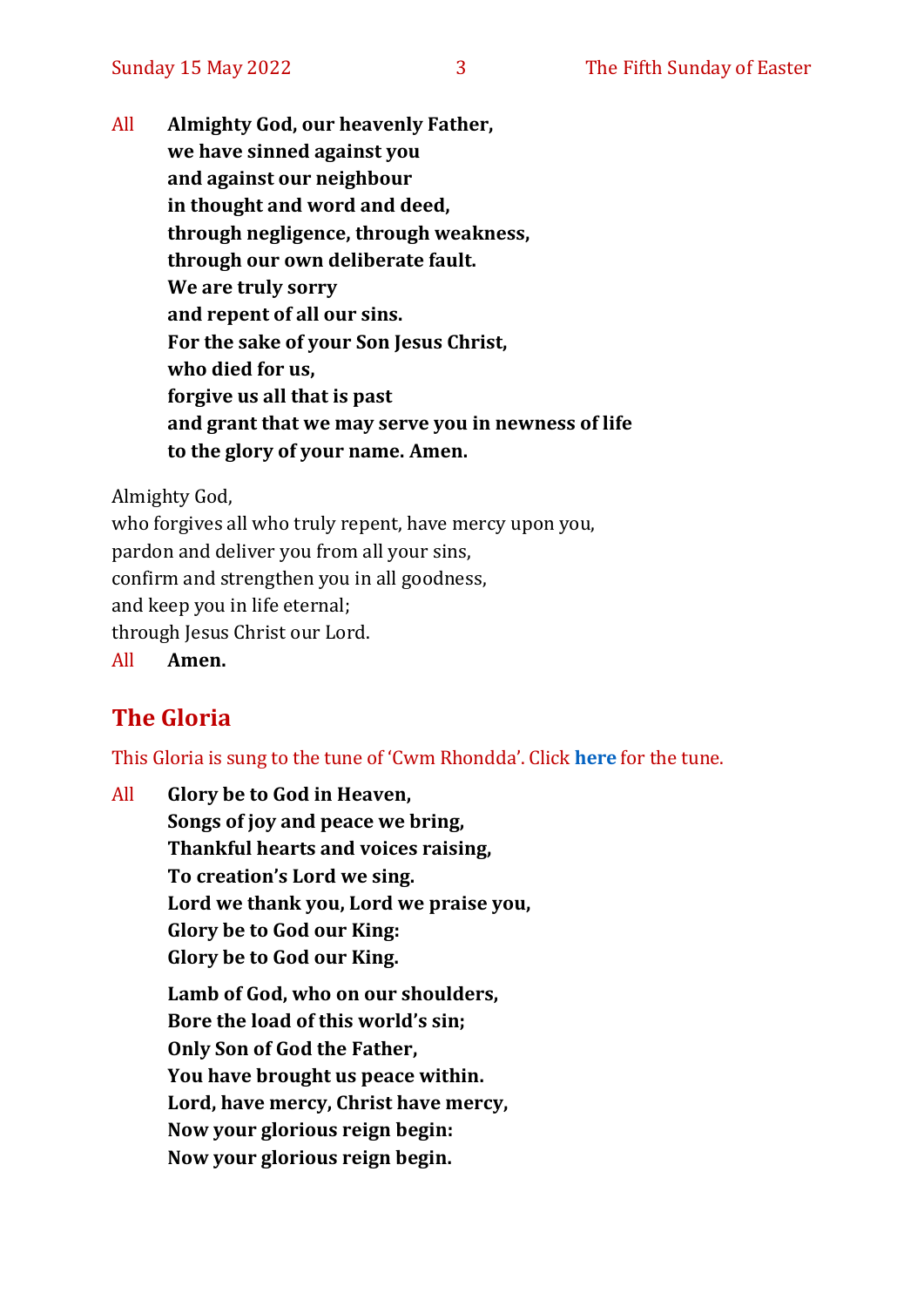**You O Son of God are Holy, You we praise with one accord. None in heav'n or earth is like you, Only you are Christ the Lord. With the Father and the Spirit, Ever worshipped and adored: Ever worshipped and adored.**

#### **The Collect for the Fifth Sunday of Easter**

Almighty God, who through your only-begotten Son Jesus Christ have overcome death and opened to us the gate of everlasting life: grant that, as by your grace going before us you put into our minds good desires, so by your continual help we may bring them to good effect; through Jesus Christ our risen Lord, who is alive and reigns with you, in the unity of the Holy Spirit, one God, now and for ever. All **Amen.**

#### **First reading**

A reading from the Acts of the Apostles

The apostles and the believers who were in Judea heard that the Gentiles had also accepted the word of God. So when Peter went up to Jerusalem, the circumcised believers criticised him, saying, 'Why did you go to uncircumcised men and eat with them?' Then Peter began to explain it to them, step by step, saying, 'I was in the city of Joppa praying, and in a trance I saw a vision. There was something like a large sheet coming down from heaven, being lowered by its four corners; and it came close to me. As I looked at it closely I saw four-footed animals, beasts of prey, reptiles, and birds of the air. I also heard a voice saying to me, 'Get up, Peter; kill and eat.' But I replied, 'By no means, Lord; for nothing profane or unclean has ever entered my mouth.' But a second time the voice answered from heaven, 'What God has made clean, you must not call profane.' This happened three times; then everything was pulled up again to heaven. At that very moment three men, sent to me from Caesarea, arrived at the house where we were. The Spirit told me to go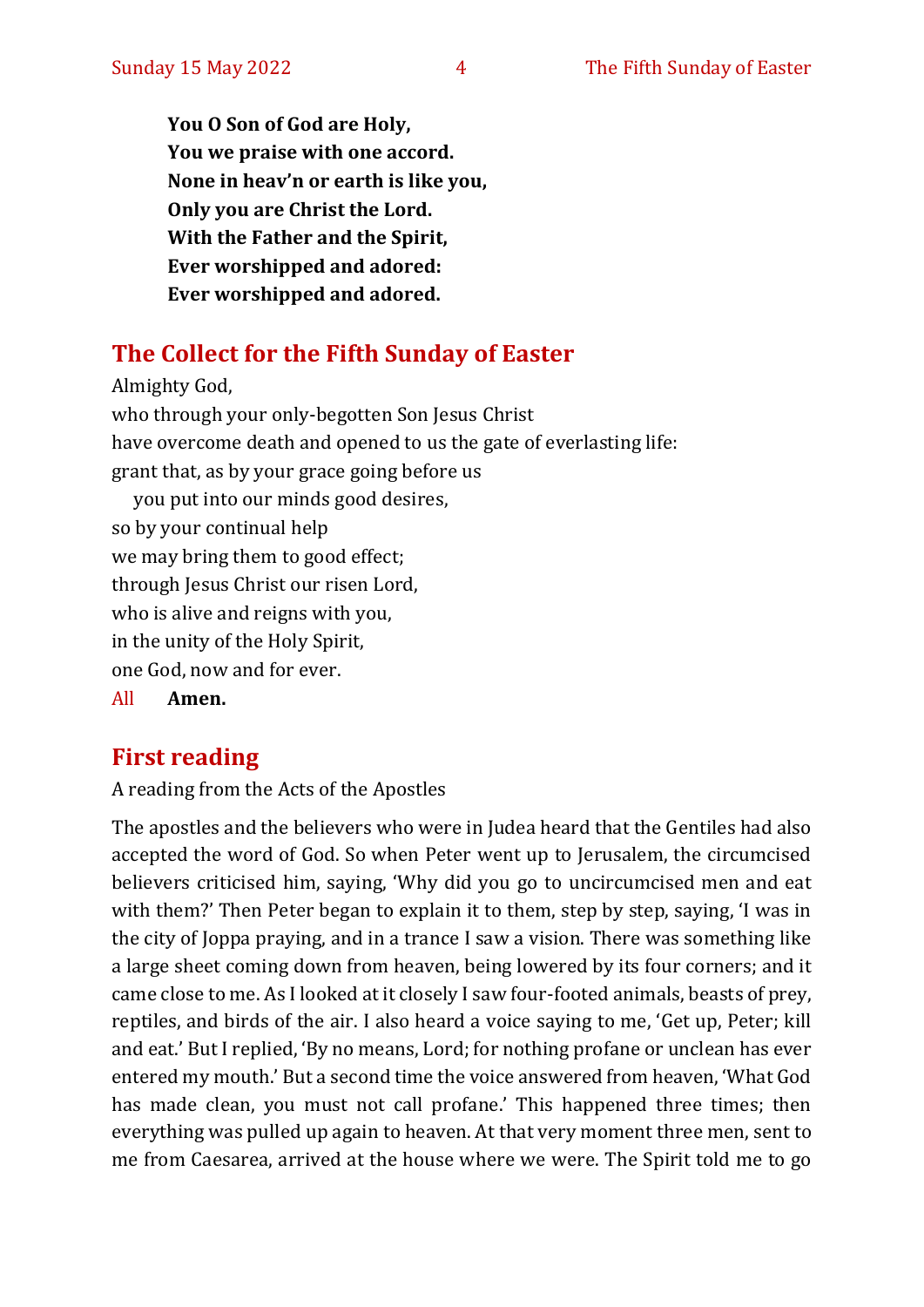with them and not to make a distinction between them and us. These six brothers also accompanied me, and we entered the man's house. He told us how he had seen the angel standing in his house and saying, 'Send to Joppa and bring Simon, who is called Peter; he will give you a message by which you and your entire household will be saved.' And as I began to speak, the Holy Spirit fell upon them just as it had upon us at the beginning. And I remembered the word of the Lord, how he had said, 'John baptized with water, but you will be baptized with the Holy Spirit.' If then God gave them the same gift that he gave us when we believed in the Lord Jesus Christ, who was I that I could hinder God?' When they heard this, they were silenced. And they praised God, saying, 'Then God has given even to the Gentiles the repentance that leads to life.' *Acts 11:1–18*

This is the Word of the Lord

All **Thanks be to God.**

#### **Second reading**

A reading from the Revelation of St John the Divine

Then I saw a new heaven and a new earth; for the first heaven and the first earth had passed away, and the sea was no more. And I saw the holy city, the new Jerusalem, coming down out of heaven from God, prepared as a bride adorned for her husband. And I heard a loud voice from the throne saying, 'See, the home of God is among mortals. He will dwell with them as their God; they will be his peoples, and God himself will be with them; he will wipe every tear from their eyes. Death will be no more; mourning and crying and pain will be no more, for the first things have passed away.' And the one who was seated on the throne said, 'See, I am making all things new.' Also he said, 'Write this, for these words are trustworthy and true.' Then he said to me, 'It is done! I am the Alpha and the Omega, the beginning and the end. To the thirsty I will give water as a gift from the spring of the water of life. *Revelation 21:1–6*

This is the Word of the Lord

All **Thanks be to God.**

HYMN 2 **[A new commandment](https://www.youtube.com/watch?v=aqM2Ujl7Aas)** (please click on this link to hear the hymn)

#### **Gospel reading**

Hear the Gospel of our Lord Jesus Christ according to John All **Glory to you O Lord.**

Before the festival of the Passover, Jesus knew that his hour had come to depart from this world and go to the Father. Having loved his own who were in the world,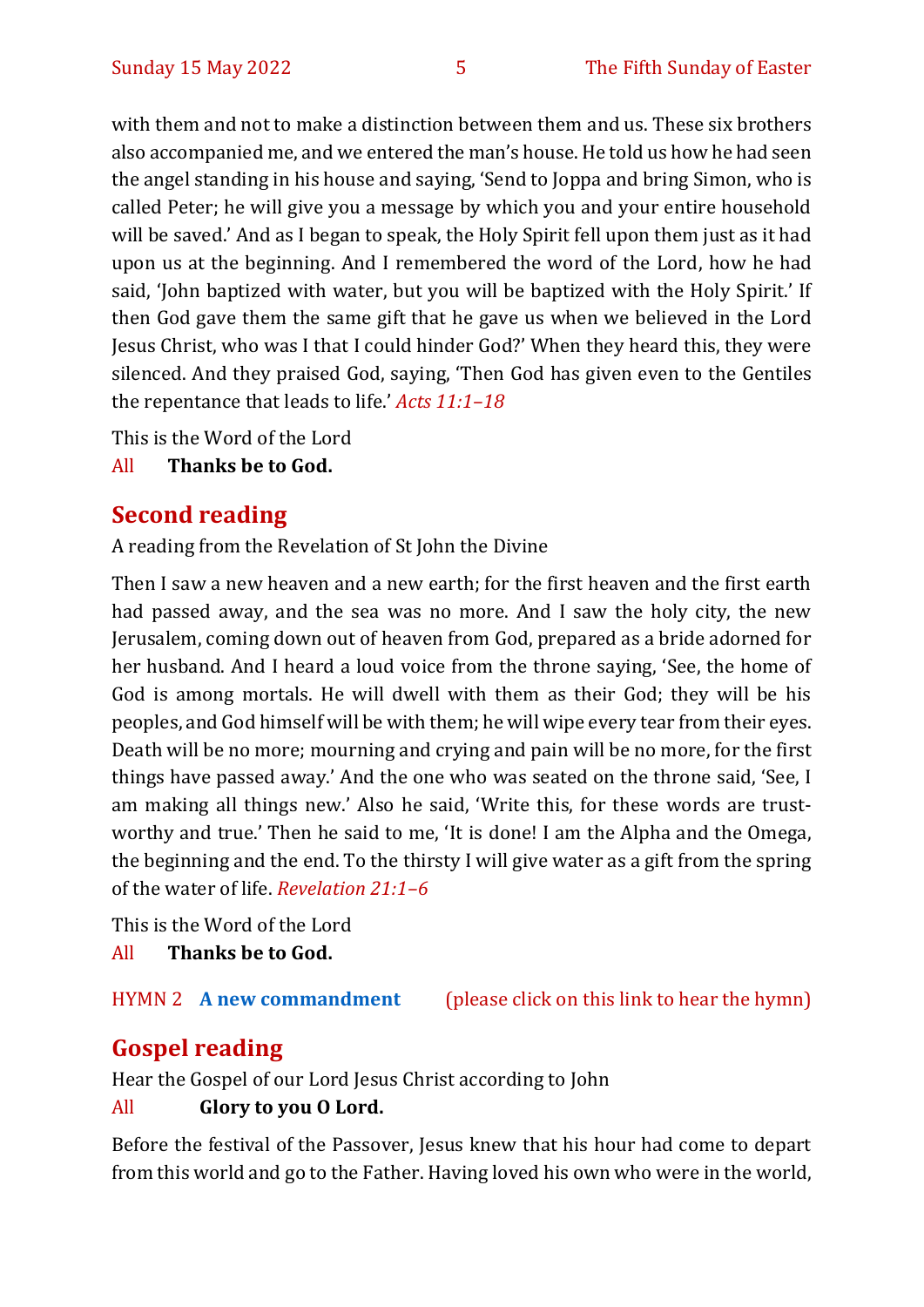he loved them to the end. The devil had already put it into the heart of Judas son of Simon Iscariot to betray him. And during supper Jesus, knowing that the Father had given all things into his hands, and that he had come from God and was going to God, got up from the table, took off his outer robe, and tied a towel around himself. Then he poured water into a basin and began to wash the disciples' feet and to wipe them with the towel that was tied around him. He came to Simon Peter, who said to him, 'Lord, are you going to wash my feet?' Jesus answered, 'You do not know now what I am doing, but later you will understand.' Peter said to him, 'You will never wash my feet.' Jesus answered, 'Unless I wash you, you have no share with me.' Simon Peter said to him, 'Lord, not my feet only but also my hands and my head!' Jesus said to him, 'One who has bathed does not need to wash, except for the feet, but is entirely clean. And you are clean, though not all of you.' For he knew who was to betray him; for this reason he said, 'Not all of you are clean.' After he had washed their feet, had put on his robe, and had returned to the table, he said to them, 'Do you know what I have done to you? You call me Teacher and Lord—and you are right, for that is what I am. So if I, your Lord and Teacher, have washed your feet, you also ought to wash one another's feet. For I have set you an example, that you also should do as I have done to you. Very truly, I tell you, servants are not greater than their master, nor are messengers greater than the one who sent them. If you know these things, you are blessed if you do them.

'I am not speaking of all of you; I know whom I have chosen. But it is to fulfil the scripture, 'The one who ate my bread has lifted his heel against me.' I tell you this now, before it occurs, so that when it does occur, you may believe that I am he. Very truly, I tell you, whoever receives one whom I send receives me; and whoever receives me receives him who sent me.' After saying this Jesus was troubled in spirit, and declared, 'Very truly, I tell you, one of you will betray me.' The disciples looked at one another, uncertain of whom he was speaking. One of his disciples the one whom Jesus loved—was reclining next to him; Simon Peter therefore motioned to him to ask Jesus of whom he was speaking. So while reclining next to Jesus, he asked him, 'Lord, who is it?' Jesus answered, 'It is the one to whom I give this piece of bread when I have dipped it in the dish.' So when he had dipped the piece of bread, he gave it to Judas son of Simon Iscariot. After he received the piece of bread, Satan entered into him. Jesus said to him, 'Do quickly what you are going to do.' Now no one at the table knew why he said this to him. Some thought that, because Judas had the common purse, Jesus was telling him, 'Buy what we need for the festival'; or, that he should give something to the poor. So, after receiving the piece of bread, he immediately went out. And it was night.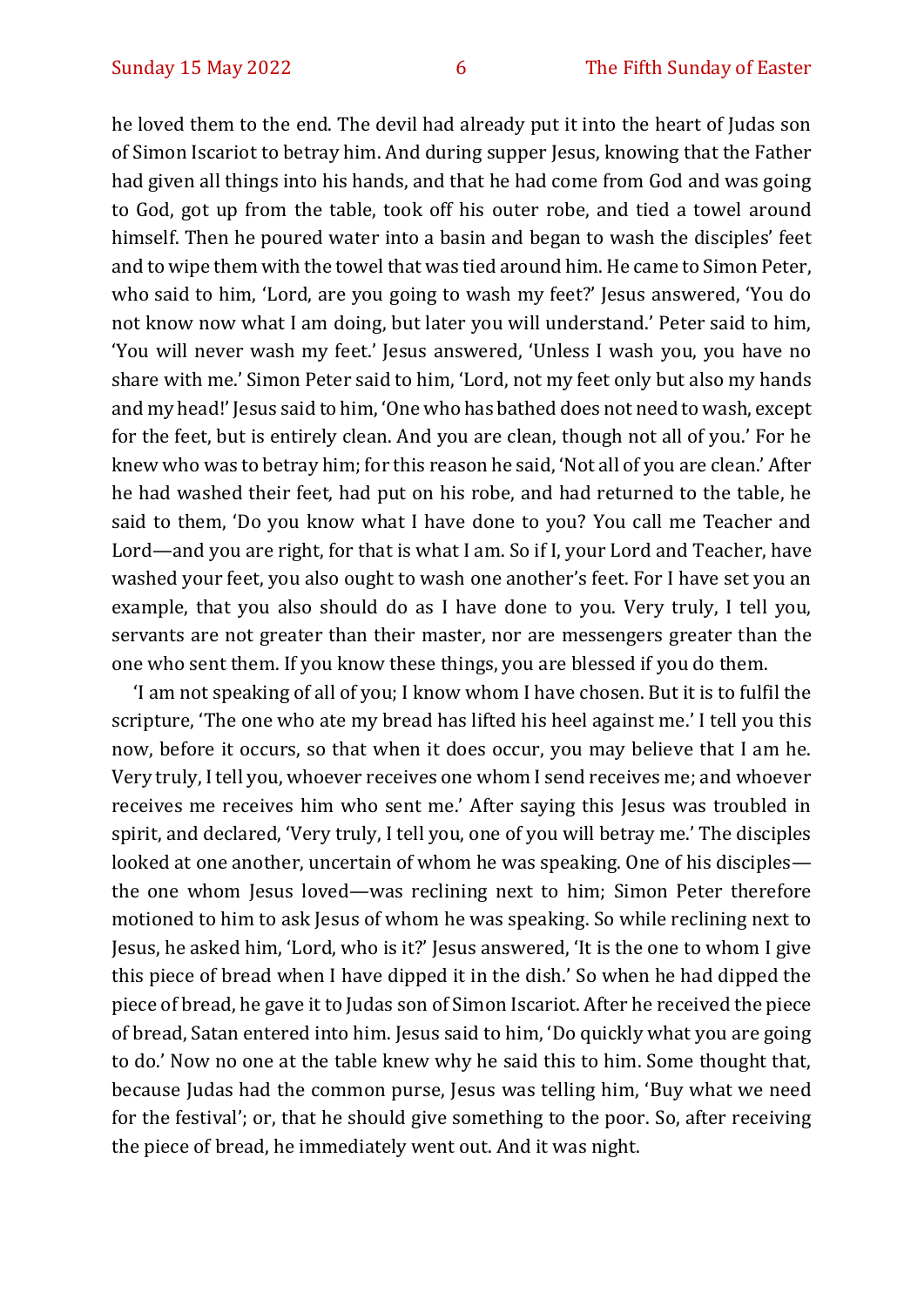When he had gone out, Jesus said, 'Now the Son of Man has been glorified, and God has been glorified in him. If God has been glorified in him, God will also glorify him in himself and will glorify him at once. Little children, I am with you only a little longer. You will look for me; and as I said to the Jews so now I say to you, 'Where I am going, you cannot come.' I give you a new commandment, that you love one another. Just as I have loved you, you also should love one another. By this everyone will know that you are my disciples, if you have love for one another.' *John 13:1–35*

This is the Gospel of the Lord

#### All **Praise to you O Christ.**

#### **Sermon**

We have three readings about newness: in today's reading from Acts we learn of a rewriting of the Kosher Laws, which mean a new attitude to cleanliness; in the second reading, from Revelation, God creates a new heaven and a new earth; and in today's choice of Gospel, Jesus gives a New Commandment and—no accident illustrates it in terms of cleansing.

Imagine you are a member of a persecuted minority. It seems likely that you'd tell stories at times of stress or dread to help keep alive your identity as a group. You do so because it's precious. With time, that story would crystallise into a narrative that functions as a constitution or founding document. It would contain rules.

The chosen people were such a minority so, true to form, they defined themselves as the people of the Law, which of course was given directly by God to Moses—think of Mount Sinai; think of stone tablets; think of the Ten Commandments. Much of the Law dealt with moral purity (do not steal, do not covet) and much dealt with ritual cleansing. That multi-faceted attention to being clean is typical of groups that want to define their membership, so they set up boundaries: 'We allow you in but only if you're clean in a way that *we* define.' It's no surprise therefore that the early Christians defined baptism in terms of ritualised cleansing.

That's the context. We now look at the stories in Acts and the Gospel. In Acts, God (speaking through St Peter) has rewritten the laws of cleanliness. We often call them the 'Kosher Laws'. A strict Jew had to obey these laws which defined what he or she ate, how the food was prepared, and so on. At a stroke, God repeals these laws. The inference is obvious; the laws go and therefore the boundaries go. '*All are welcome*.'

What Jesus in the Gospel does is complementary but far more profound. He washes the disciples' feet, which redefines the cleanliness laws, then explicitly redefines the Law. He says, 'Love one another …' and adds the codicil, '… as I have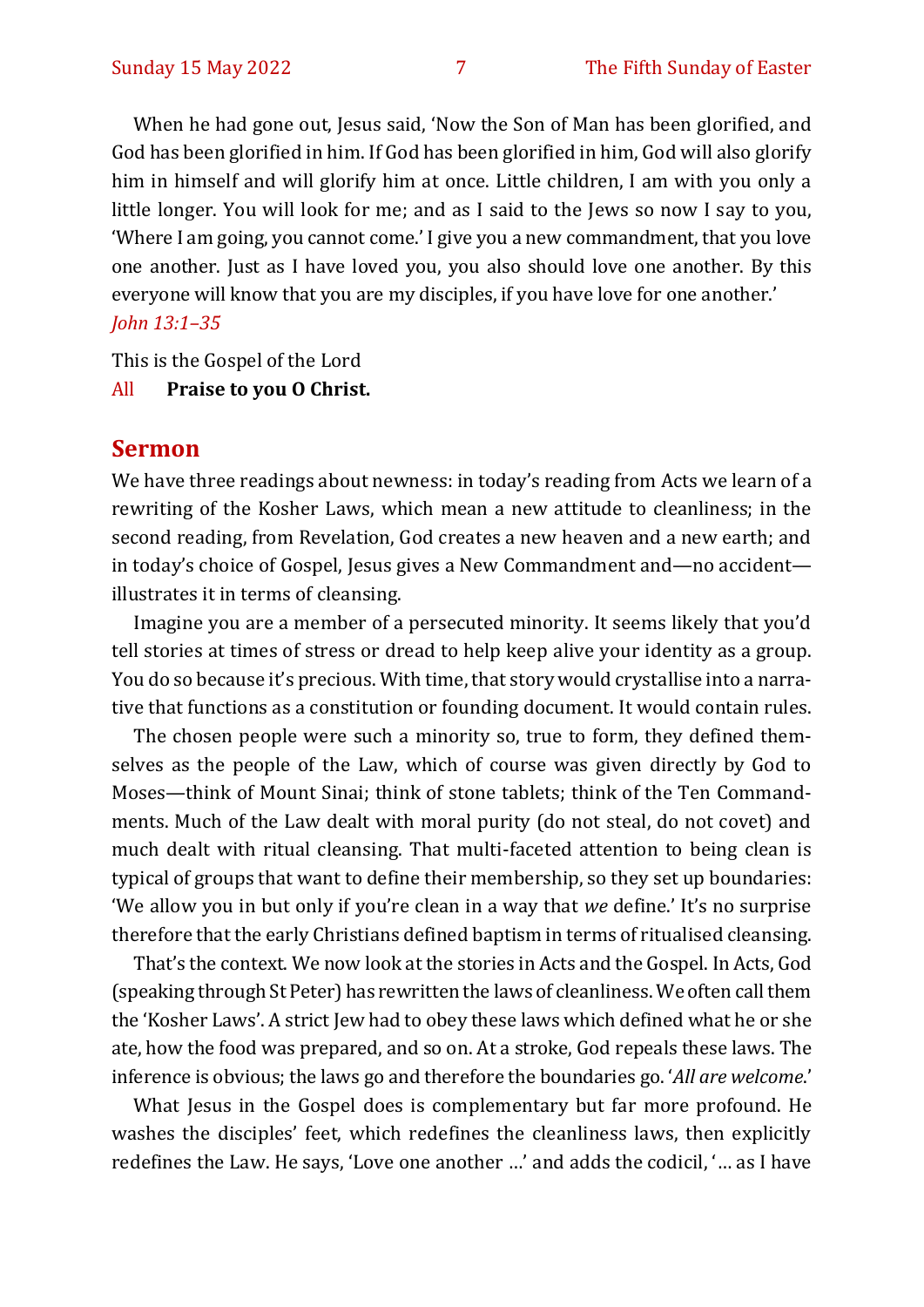loved you.' And then, if he's not explicit enough, he tells them it's not just about them and the 'in crowd'. It's about boundaries and letting people become members: he says, 'By this will everyone know that you're my disciples.'

We're a church, a group. Under the law of the land, we're a constituted charity. But in God's eyes we're a church, a group of believers, disciples, followers. Taken together, these readings are rewriting our foundation document. They're citing the rules that define who is 'in' and who is 'out'. It's not about what we eat (though interestingly Jesus, before today's Gospel, does give us instructions about bread and wine). It's not about saying a credal formula. It's not about ceremonial cleaning. It's not about who we know. Rather, it's about love and proximity. Let me explain.

In today's Gospel reading, Jesus is doing away with 'the Law' and replacing it with his new Law, a New Commandment, which he bases on love. In the Bible, love is never an emotion, even less is it a sentiment. It's always a doing work. And just to make sure that point is hammered home, he gives them a worked example. He intends his example to shock us because he talks about washing feet.

In Jesus' society, feet were taboo. For example, when the prophet Isaiah had a vision of seraphim, he noted how they hid their feet. Feet were taboo not only because they were dirty and stunk but because were considered as intimate. That taboo is why a Jew could not ask a servant to wash feet. It wasn't just because feet smelt horrid, rather it was a matter of unveiling: no good, righteous person would take off his shoes except in front of close family. It's like taking off all your clothes.

When Jesus washes feet, he's doing the job of a faithful slave, a favourite carer. He's demanding massive trust, offering a massive sacrifice, making himself vulnerable to massive humiliation, placing himself in the way of massive hurt. Love does that. In modern Britain we might not be washing feet, but we are to offer that same love.

It's therefore time to reassess the way we look at the church as a group of Jesus' followers. First that group, when true to its founder, does not impose boundaries that originate as codes and rules. The criterion is love—costly love, the sort that Jesus himself modelled. The nearest to a boundary, dictating whether you're in or out, is Jesus' demand that we love in this costly way. We're not allowed to ask people to leave because of food, or cleanliness, or externals. This kind of love is impossible when underwritten by mere human strength, which is why we are to seek external power from God the Spirit, the Eucharist, from prayer, and so on.

But if we do create a new society in this form its sole boundary must be that those who join are people of love. We do so because God is, remember, love incarnate. We're creating a second Eden, a new way of being. To use a phrase from today's reading from Revelation, we are creating a New Heaven and a New Earth.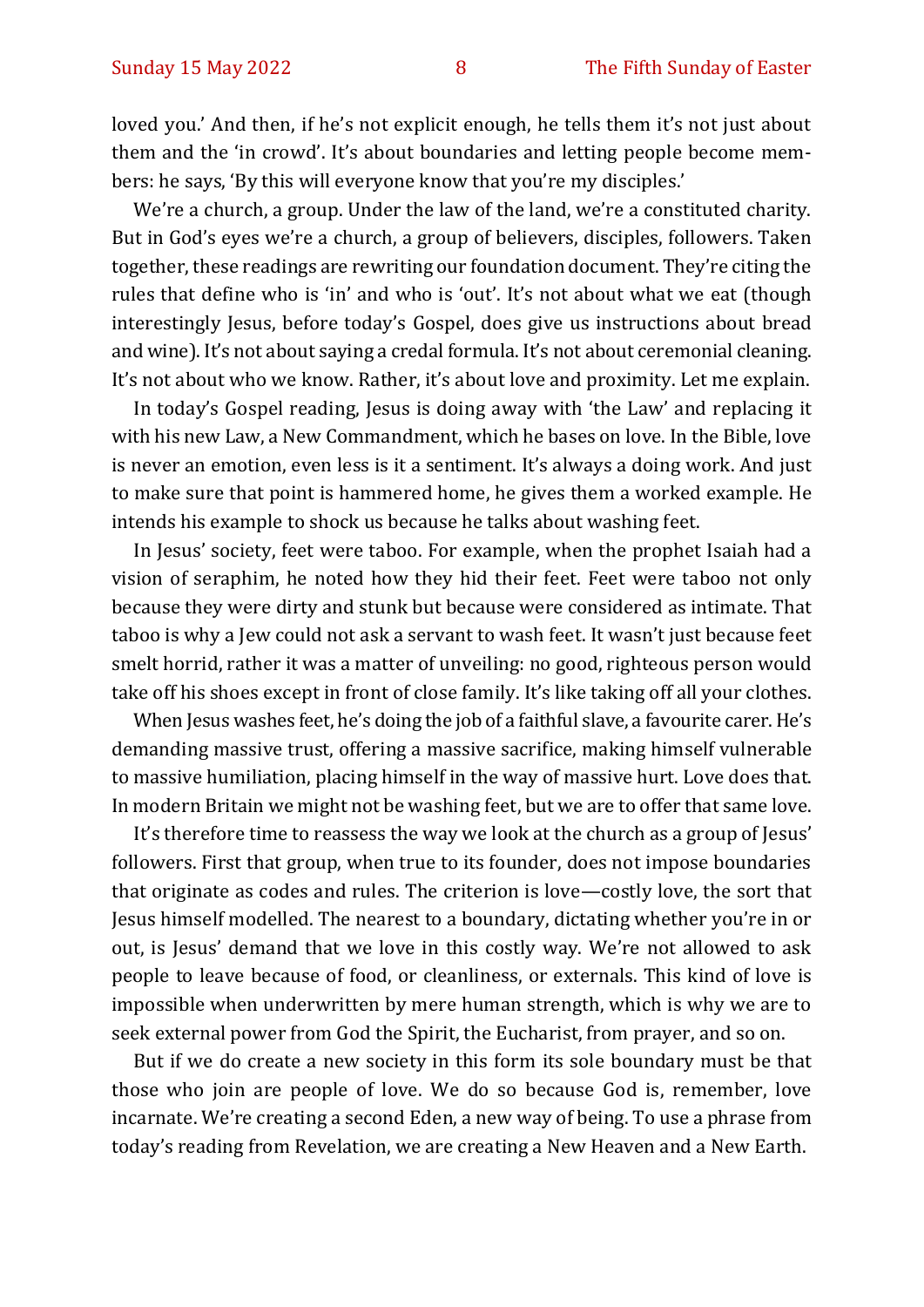#### **The Creed**

Do you believe and trust in God the Father, the source of all being and life, the one for whom we exist?

#### All **We believe and trust in him.**

Do you believe and trust in God the Son, who took our human nature, died for us and rose again?

#### All **We believe and trust in him.**

Do you believe and trust in God the Holy Spirit, who gives life to the people of God and makes Christ known in the world?

#### All **We believe and trust in him.**

This is the faith of the Church.

All **This is our faith. We believe and trust in one God, Father, Son and Holy Spirit. Amen.**

#### **Prayers of intercession**

In response to the New Commandment, we commit to loving God. Empower us to love You so that we become entirely identified with You. Lord, hear us.

#### All **Lord, graciously hear us.**

In response to the New Commandment, we commit to living as a Church that works to build a new heaven here on earth. Empower us to living the love of Jesus so that Church becomes entirely identified with him.

Lord, hear us.

#### All **Lord, graciously hear us.**

In response to the New Commandment, we commit to building a new earth. Empower us as we care for it and mend it. In love, help us to care for the people of the earth so that everything about our planet becomes entirely identified with You. Lord, hear us.

#### All **Lord, graciously hear us.**

In response to the New Commandment, we commit to love one another as Jesus loves us. Empower us to wash one another's feet and explore every means of love. Lord, hear us.

#### All **Lord, graciously hear us.**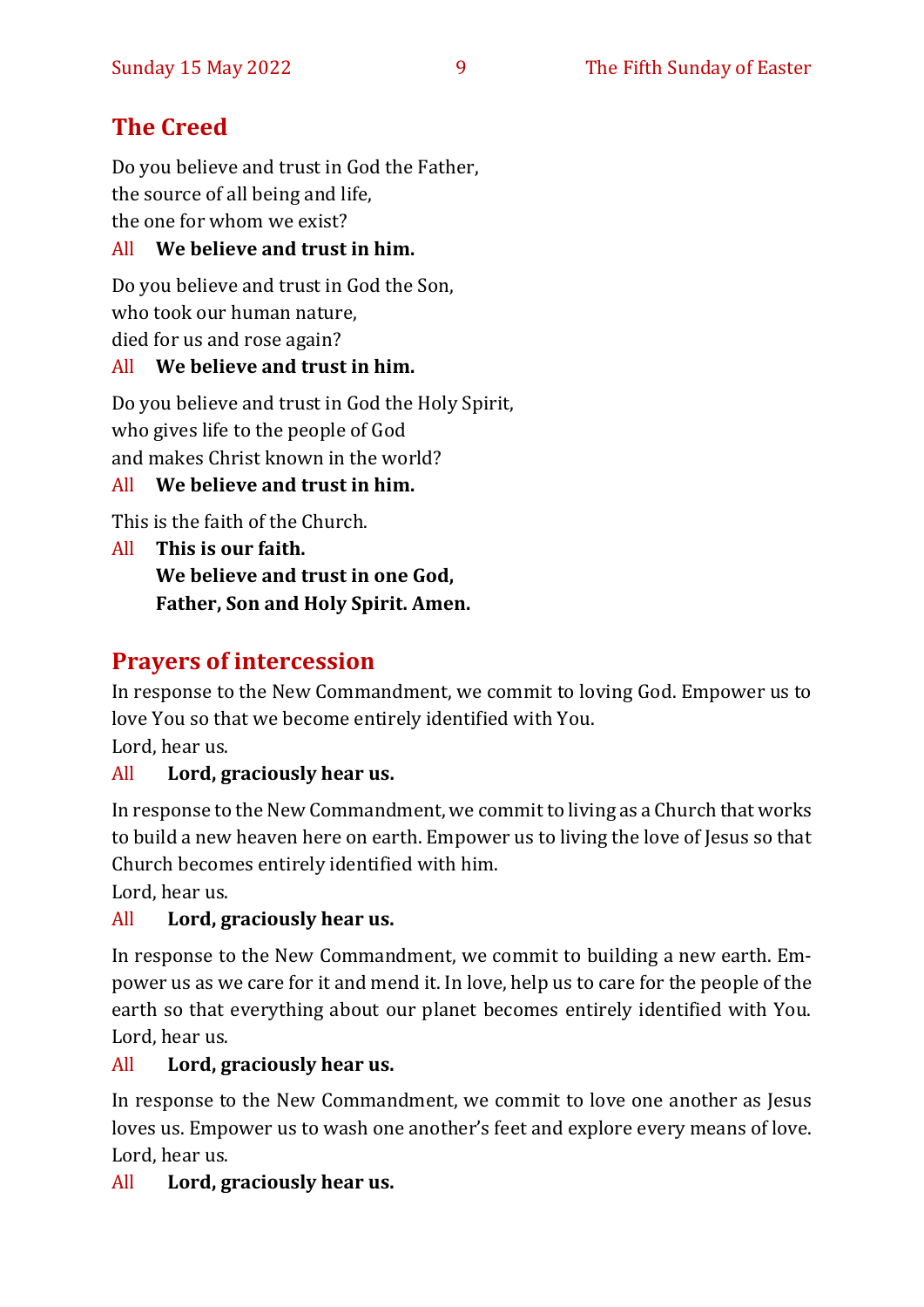In response to the New Commandment, we commit to loving the Lord. Empower us to move from living in this world and start living in the next. We pray for those whose earthly phase of being has ended and the new begun.

Lord, hear us.

All **Lord, graciously hear us.** 

Merciful Father,

All **accept these prayers for the sake of your Son, our Saviour Jesus Christ. Amen.**

#### **The peace**

The risen Christ came and stood among his disciples and said, 'Peace be with you.' Then were they glad when they saw the Lord. Alleluia.

The peace of the Lord be always with you,

#### All **And also with you.**

HYMN 3 **[Come down O Love divine](https://youtu.be/FbPclyCaY0w)** (please click on this link to hear the hymn) **[Come down O Love divine](https://www.youtube.com/watch?v=0S5pYyxwZVc)** (instrumental version)

The liturgy of the Communion Service appears below

# The Dismissal

HYMN 4 **[Love one another](https://www.youtube.com/watch?v=DzP2xprUeAQ)** (please click on this link to hear the hymn) **[Love one another](https://youtu.be/hQQQWGXqy6U)** (Iona community version)

God the Father,

by whose love Christ was raised from the dead,

open to you who believe the gates of everlasting life.

And the blessing of God the Almighty:

Father, Son, and Holy Spirit,

be with you now and remain with you always.

#### All **Amen.**

Go in peace to love and serve the Lord.

#### All **In the name of Christ. Amen.**

Alleluia, Christ is risen!

#### All **He is risen indeed! Alleluia!**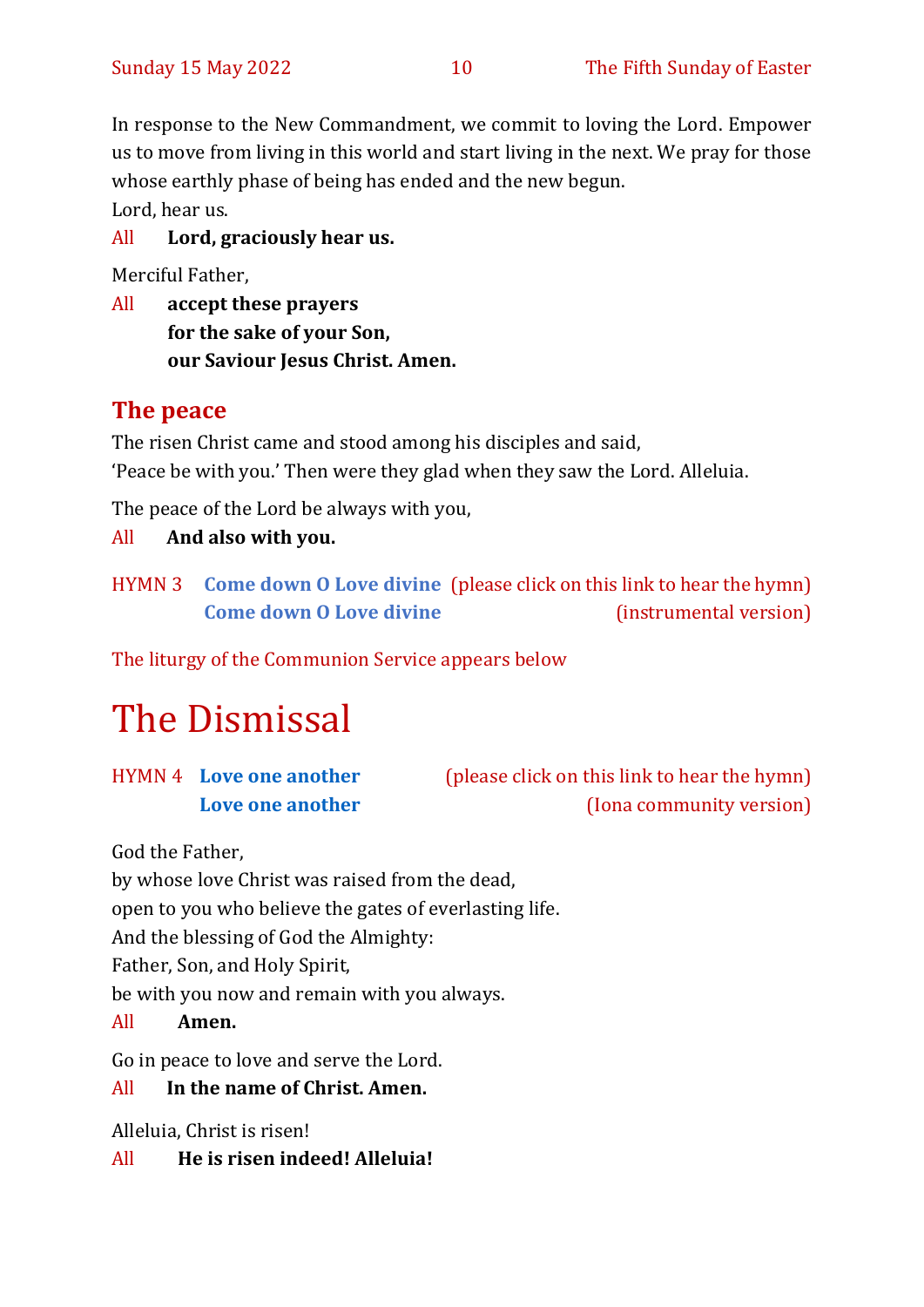## The Liturgy of the Sacrament

#### Eucharistic Prayer (prayer E)

The Lord be with you

#### All **and also with you.**

Lift up your hearts.

#### All **We lift them to the Lord.**

Let us give thanks to the Lord our God.

#### All **It is right to give thanks and praise.**

Father, you made the world and love your creation. You gave your Son Jesus Christ to be our Saviour. His dying and rising have set us free from sin and death. And so we gladly thank you, with saints and angels praising you, and saying,

All **Holy, holy, holy Lord, God of power and might, heaven and earth are full of your glory. Hosanna in the highest. Blessed is he who comes in the name of the Lord. Hosanna in the highest.**

We praise and bless you, loving Father, through Jesus Christ, our Lord; and as we obey his command, send your Holy Spirit, that broken bread and wine outpoured may be for us the body and blood of your dear Son.

On the night before he died he had supper with his friends and, taking bread, he praised you. He broke the bread, gave it to them and said: Take, eat; this is my body which is given for you; do this in remembrance of me.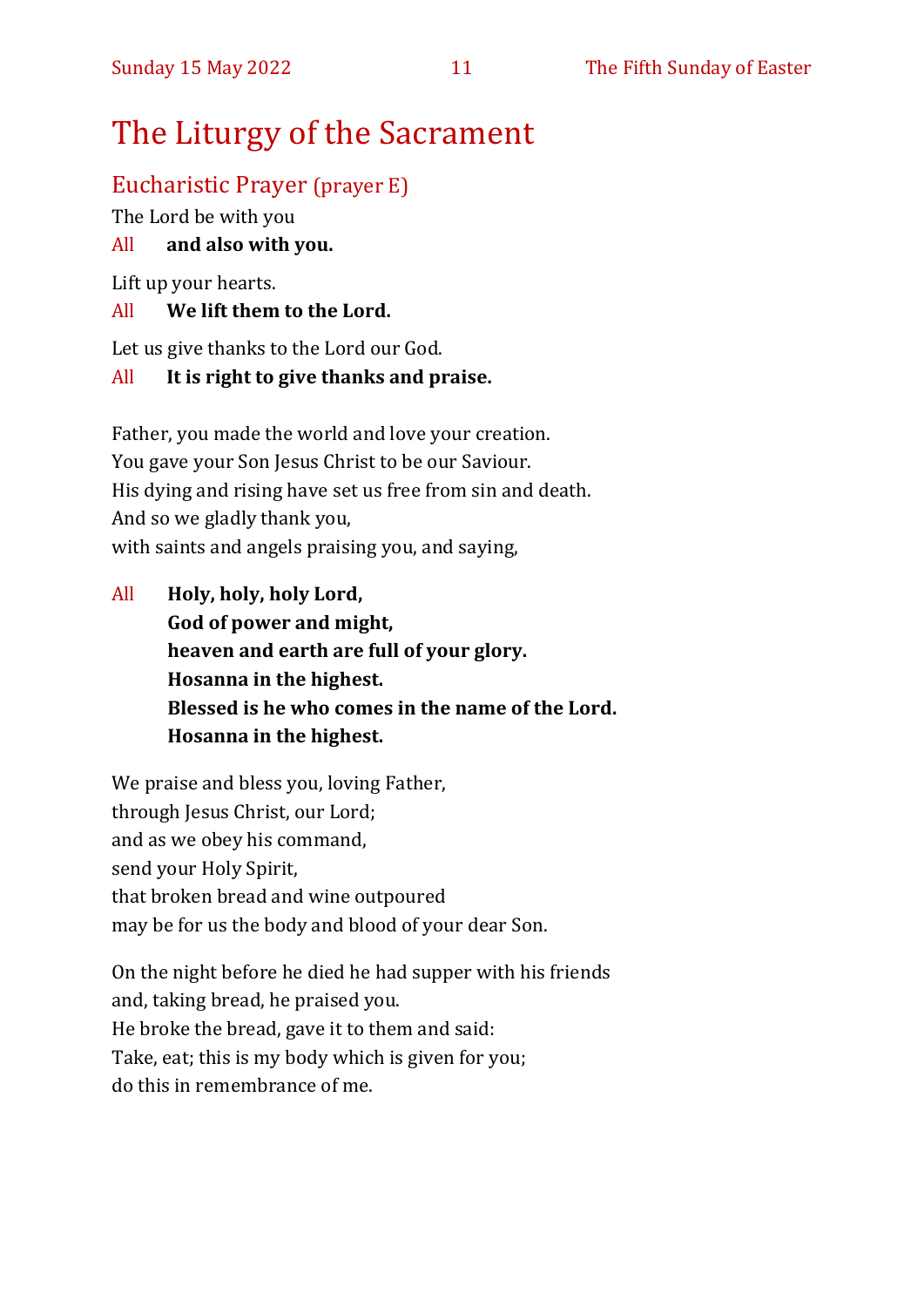When supper was ended he took the cup of wine. Again he praised you, gave it to them and said: Drink this, all of you; this is my blood of the new covenant, which is shed for you and for many for the forgiveness of sins. Do this, as often as you drink it, in remembrance of me.

So, Father, we remember all that Jesus did, in him we plead with confidence his sacrifice made once for all upon the cross.

Bringing before you the bread of life and cup of salvation, we proclaim his death and resurrection until he comes in glory.

Great is the mystery of faith:

#### All **Christ has died. Christ is risen. Christ will come again.**

Lord of all life, help us to work together for that day when your kingdom comes and justice and mercy will be seen in all the earth.

Look with favour on your people, gather us in your loving arms and bring us with all the saints to feast at your table in heaven.

Through Christ, and with Christ, and in Christ, in the unity of the Holy Spirit, all honour and glory are yours, O loving Father, for ever and ever.

All **Amen.**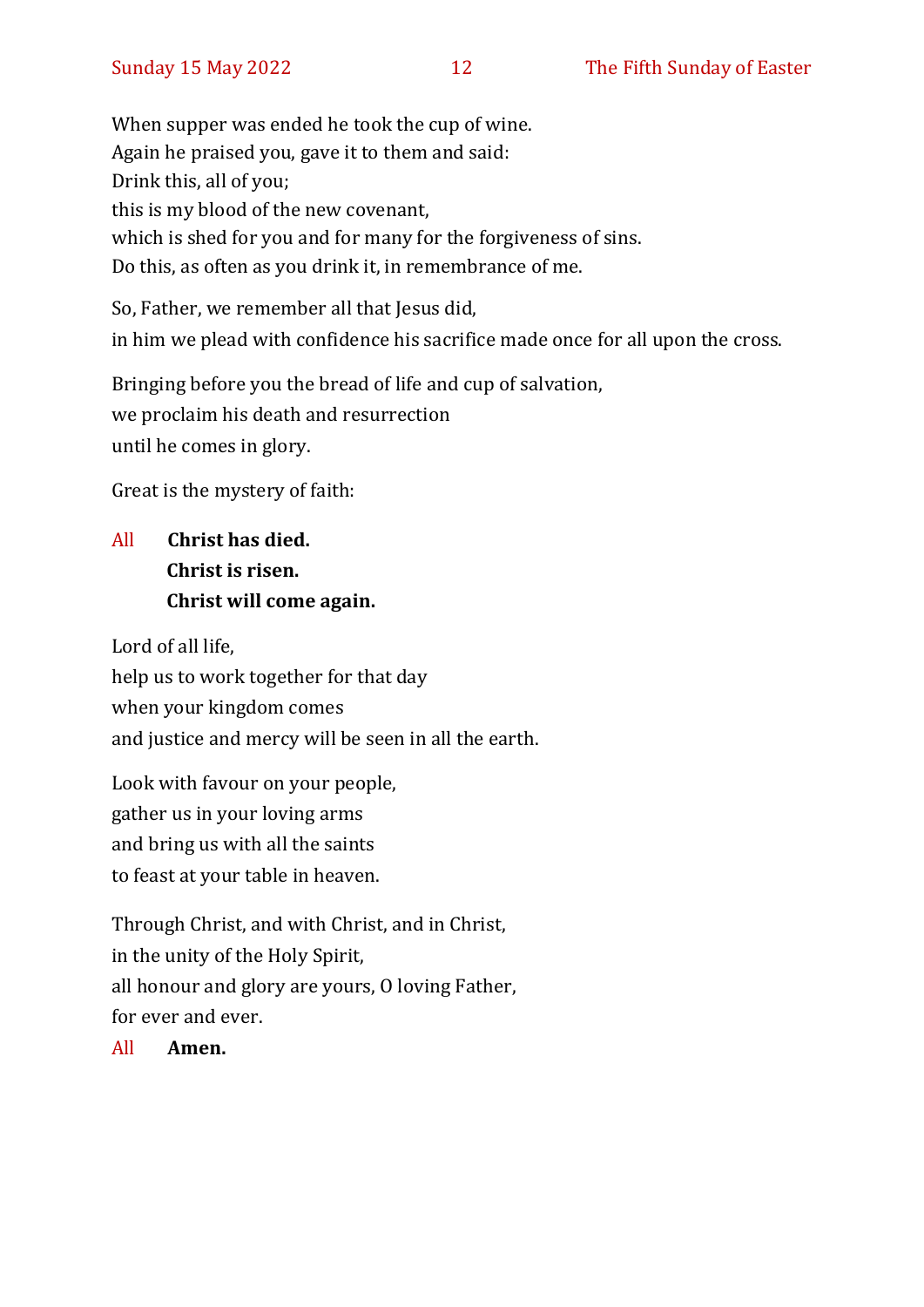#### **The Lord's Prayer**

As our Saviour taught us, so we pray

All **Our Father in heaven, hallowed be your name, your kingdom come, your will be done, on earth as in heaven. Give us today our daily bread. Forgive us our sins as we forgive those who sin against us. Lead us not into temptation but deliver us from evil. For the kingdom, the power,** 

**and the glory are yours now and for ever. Amen.**

#### **Breaking of the Bread**

We break this bread to share in the body of Christ.

- All **Though we are many, we are one body, because we all share in one bread.**
- All **Lamb of God,**

**you take away the sin of the world, have mercy on us.**

**Lamb of God, you take away the sin of the world, have mercy on us.**

**Lamb of God, you take away the sin of the world, grant us peace.**

Draw near with faith.

Receive the body of our Lord Jesus Christ which he gave for you, and his blood which he shed for you. Eat and drink in remembrance that he died for you, and feed on him in your hearts by faith with thanksgiving.